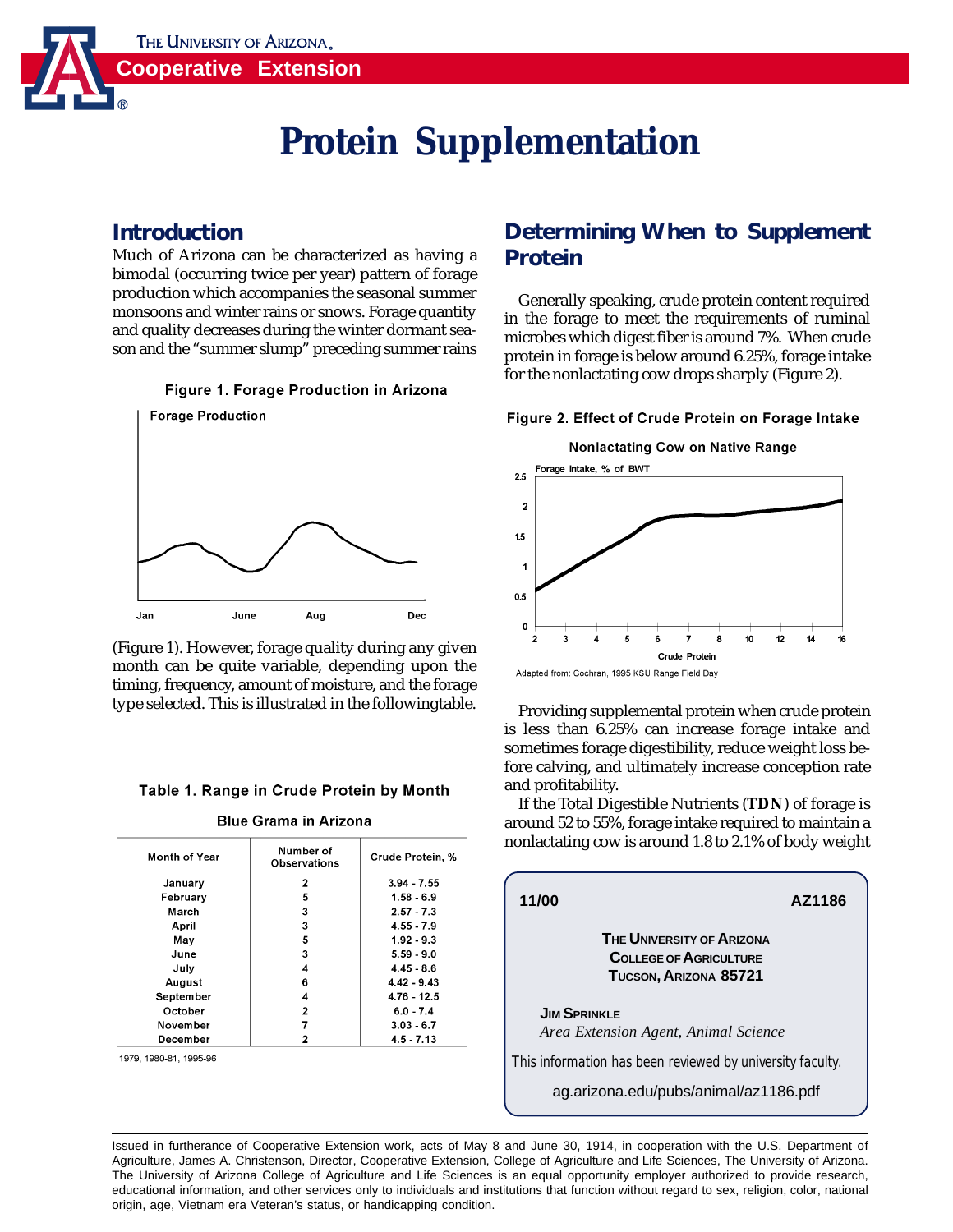or 18 to 20 lbs. **This is true whether protein requirements are being met by the forage or by feeding supplemental protein. If protein is deficient in the diet, severe weight loss can occur because the cow must break down body tissue to supply the necessary protein. It takes 6.7 lbs. of lean tissue to supply 1 lb. of protein (Berg and Butterfield, 1976) . Conversely, if the diet is deficient in energy (TDN), this only requires 1 lb. of body weight loss for each 1 lb. of TDN (NRC, 1989).** As shown in the graph above, when forage fails to meet protein requirements of the microbes in the rumen, intake decreases. This is because microbe numbers and(or) microbe activity decrease, reducing forage digestibility and increasing exit time from the rumen for fiber. When the forage only contains 4% crude protein, the above graph projects forage intake of only 1.2% of body weight. Forage intake at this level would cause extreme weight loss. Ignoring deficient protein and only considering the energy deficit, weight loss in the above example could exceed 4 lbs. per day.

 As a general rule, do not supplement protein when the forage contains greater than 6.25% crude protein (Caton et al., 1988). However, benefits will be gained by protein supplementation when crude protein in forage is low. This principle is illustrated by the tables below. In the first example (Table 2), forage intake and overall nutrient intake increased by 27% when steers on a 6% crude protein hay diet received additional protein. In the second example (Table 3), supplementing steers grazing tobosa grass was only beneficial when the forage contained less than 7% crude protein.

Obviously, the only way to decide whether you need to supplement crude protein is to test forage for protein content. Your local Extension office can provide a list of commercial labs that perform this service. The cost for crude protein and TDN analyses totals around \$18. Alternatively, near infrared spectroscopy (NIRS) analyses can be performed on fecal samples, provided the cow's diet does not exceed 30% browse.

#### **Table 2. Cottonseed Meal Supplementation**

#### Steers Fed 6% Crude Protein Prairie Hay

| Experimental<br>Group | Rumen<br><b>Digestibility</b> | Forage<br>Intake<br>Increase | <b>Net Effect</b>                         |
|-----------------------|-------------------------------|------------------------------|-------------------------------------------|
| Supplemented          | 57.5%                         | $+27%$                       | + 27% increase<br>in nutrient utilization |
| Control               | 56.6%                         |                              |                                           |

McCollum and Galyean, 1985 Journal Anim. Sci. 60:570-577

Table 3. Protein Supplementation with Cottonseed Meal **Steers Grazing Tobosa** 

| Amount CSM,<br>lbs.                                              | Cost/Dav<br>(.114¢/lb.)           | <b>ADG</b> | Extra Gain<br>with CSM | Profit/Day<br>$(70¢$ /lb. calf) |
|------------------------------------------------------------------|-----------------------------------|------------|------------------------|---------------------------------|
| 1985*                                                            | *(Crude protein below 7% in July) |            |                        |                                 |
| 0                                                                | 0                                 | 0.84       |                        |                                 |
| 0.75                                                             | 0.09                              | 0.97       | 0.13                   | 0                               |
| 1.5                                                              | 0.17                              | 1.48       | 0.64                   | 0.28                            |
| 1986                                                             |                                   |            |                        |                                 |
| 0                                                                | 0                                 | 1.43       |                        |                                 |
| 0.75                                                             | 0.09                              | 1.45       | 0.02                   | $-0.07$                         |
| 1.5                                                              | 0.17                              | 1.57       | 0.14                   | $-0.07$                         |
| 1987                                                             |                                   |            |                        |                                 |
| 0                                                                | 0                                 | 2.16       |                        |                                 |
| 0.75                                                             | 0.09                              | 2.38       | 0.22                   | 0.07                            |
| 1.5                                                              | 0.17                              | 2.36       | 0.20                   | $-0.03$                         |
| Adapted from Pitts et al., 1992: Journal Range Mgmt. 45:226-231. |                                   |            |                        |                                 |

This service is provided by Texas A&M University Grazingland Animal Nutrition Lab at College Station, TX (phone 409-845-5838).

It should be mentioned that protein supplementation is only effective when an adequate quantity of forage is available. The strategy when supplementing protein is to feed the microbes enough protein to enable the cow to more effectively process and harvest cheap low-quality forage. When forage utilization (removal of available quantity by livestock, wildlife, and insects) exceeds 50% of the total mass, protein supplementation may be ineffective and expensive. In this scenario, it would be more advantageous to feed a combination protein/energy supplement. The next two graphs support this point. In the first graph, (Figure 3) researchers found that maximum animal gain per acre was achieved when forage utilization was 40 to 50%. Animal performance dropped sharply when forage utilization reached the 60% level. The standard rule of range management for plant health is "to take  $\frac{1}{2}$  and leave  $\frac{1}{2}$ ". This is also good animal management. In the second graph (Figure 4), an experiment was conducted with protein supplementation on mid-grass prairie at two different stocking rates. In the heavy stocking rate regimen, protein supplementation was not economically sound.

### Figure 3. Animal Performance & Stocking Rate Upland Blue Grama Range in Colorado



Adapted from: Bement, 1969 Journal of Range Mgmt. 22:83-86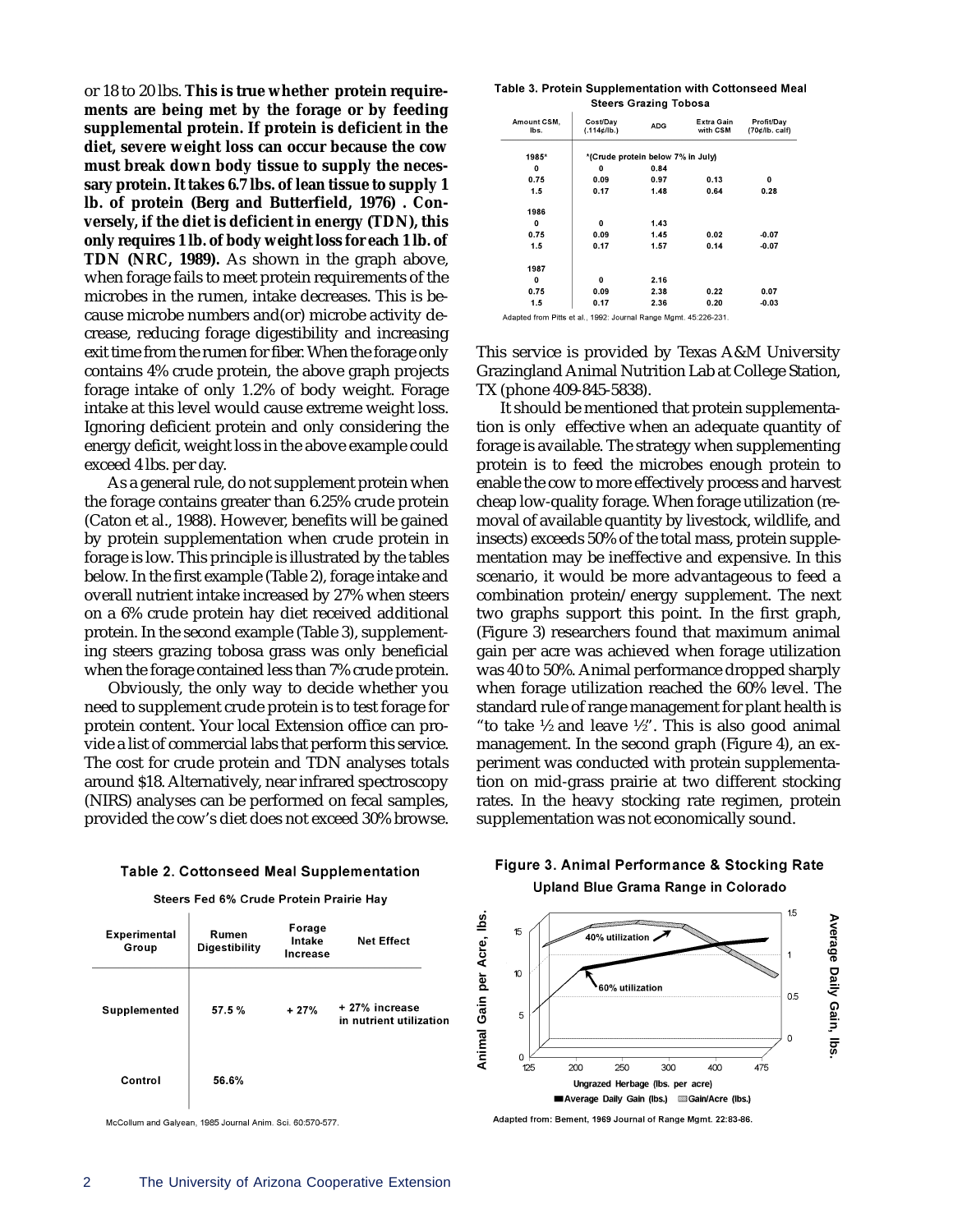

Figure 4. Effect of Stocking Rate Upon **Cottonseed Meal Supplementation** 

The ideal time to supplement protein in terms of a cow's physiological cycle is 60 to 90 days before calving. This is the time period when maintenance requirements are low and you receive the biggest "bang for your buck" in preventing weight loss and increasing conception rate. In most of Arizona with traditional spring calving, this accompanies the forage winter dormancy period. It is an expensive proposition to try to put on weight after calving as Mother Nature is working against you. The demands of early lactation induce weight loss, which is almost impossible to reverse until after about day 45 to 60 of lactation. It is a more cost-effective practice to have the cow maintain or put on weight before calving to provide a safety cushion for weight loss. The table below illustrates the importance of having cattle in good body condition at calving.

This research was done with two-year-old cows in LA, OK, and SC, but the results are similar to those in other states. If in spite of your best efforts, cattle are thin at calving, opportunities may exist to "flush" British and Continental cross cattle with better quality pastures and(or) supplements following peak lactation (around 60 to 70 days). This stage of lactation

|  | Table 4. Pregnancy % by Body Condition Score |  |  |  |
|--|----------------------------------------------|--|--|--|
|--|----------------------------------------------|--|--|--|

| <b>Body Condition at</b><br>Calving | Day 40 of<br><b>Breeding</b><br>Season | Day 60 of<br><b>Breeding</b><br>Season |
|-------------------------------------|----------------------------------------|----------------------------------------|
| 4                                   | $43 \pm 5$                             | $56 \pm 5$                             |
| 5                                   | $65 \pm 4$                             | $80 \pm 4$                             |
| 6                                   | $90 \pm 9$                             | $96 \pm 8$                             |

Spitzer et al., May 1995. Journal of Animal Science 73:1251-1257.

would accompany the forage "summer slump" time period for many Arizona ranching operations. If cattle have sufficient body fat reserves at calving they may safely coast through the summer slump and maintain acceptable conception rates. However, if cattle are below a body condition score of 4 at breeding time, it may be time to consider using a protein supplement if forage quality is low. Unfortunately, flushing thin cattle following peak lactation does not seem to work for Brahman cross cattle. Research in Australia has shown that lactating Brahman cattle often put the energy obtained from supplements into milk production instead of body fat (Hunter, 1991). This would suggest that the only opportunity one has for increasing fat stores for grazing Brahman cross cattle is before calving.

### **How Much Supplement to Feed**

The most cost effective method in feeding protein supplements is to supplement what is deficient in the forage (amount of protein required by animal - amount contained in forage). Guidelines for doing this are contained in University of Arizona Cooperative Extension Publication 195023 (Sprinkle, 1996). The maintenance requirements for a 1,000 lb. cow are listed in Table 5, but requirements will differ for different size cows. As an example in calculating the amount of protein to supplement, forage crude protein was tested and found to be 4%. For a 1,000 lb. nonlactating cow, the amount of protein that needs to be fed is 2.32 lbs. per day, which is calculated below.

- 1. Find the daily requirement for crude protein, which is 1.6 lbs.
- 2. Determine the amount contained in forage. If we estimate forage intake to increase to 1.7% of body weight for the supplemented cow, then crude protein in the forage is .68 lbs. (1,000 x .017= 17 lbs; 17 x .04 crude protein in forage = .68 lbs. of protein)
- 3. Subtract the amount contained in forage from the daily requirement, which gives .92 lbs. of protein that need to be supplemented.  $(1.6 - .68 = .92$  lbs. of protein needed)

Table 5. Maintenance Requirements of Range Cattle

|                                 | Energy<br>TDN | Protein<br>% in diet or lbs. |
|---------------------------------|---------------|------------------------------|
| • Nonlactating, Mid-Pregnancy   |               | 9.1 lbs. 7.0 or 1.40         |
| • Nonlactating, Last Trimester  |               | 11.0 lbs. 7.9 or 1.60        |
| • Early Lactation, 18 lbs. milk | 16.5 lbs.     | 11.0 or $2.24$               |
| • Mid-Lactation, 10 lbs, milk   | 14.0 lbs.     | $9.6$ or $2.00$              |
| • Late Lactation, 7 lbs. milk   | 12.8 lbs.     | $9.5$ or $1.90$              |

(1000 lb. cow)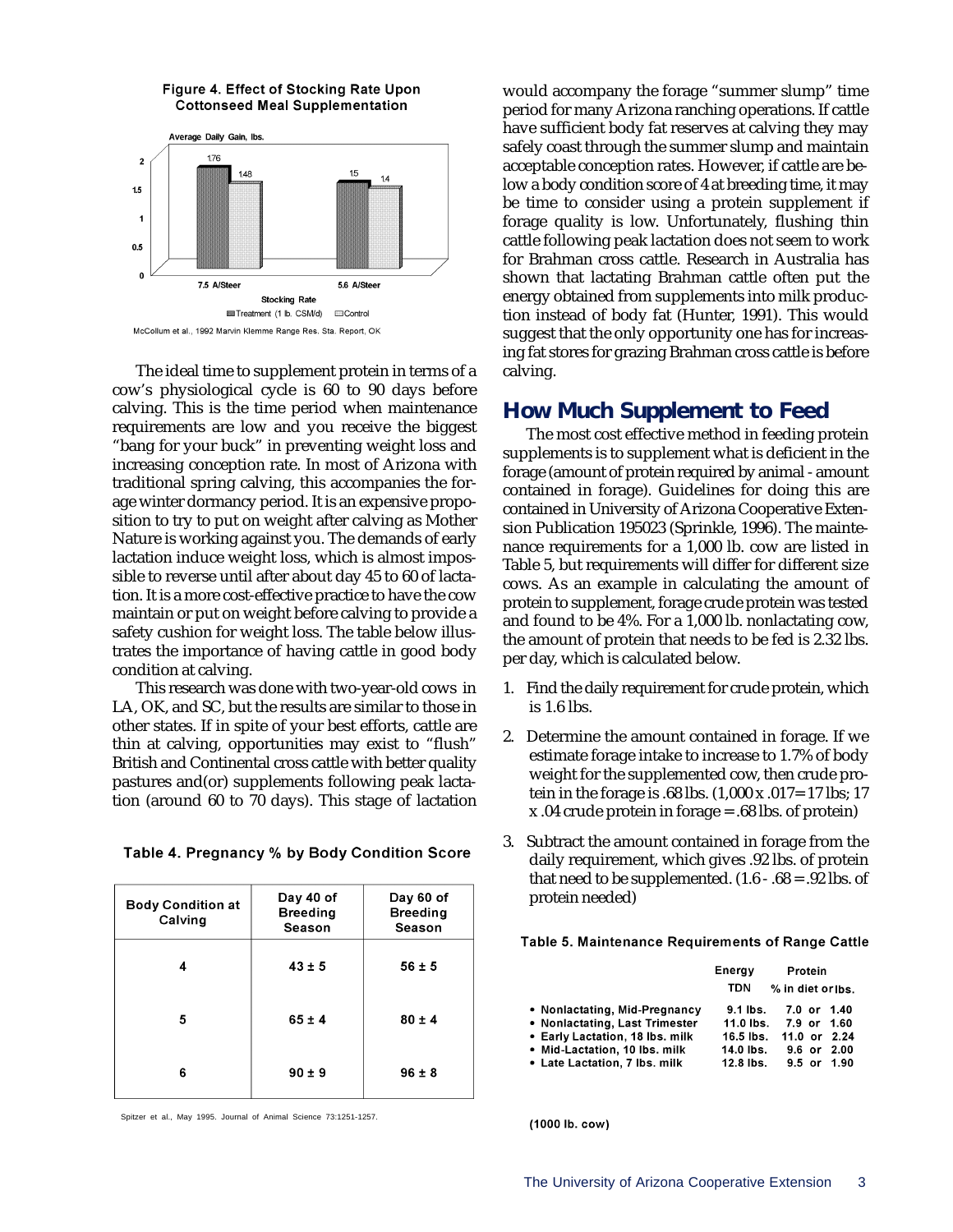- 4. Determine the amount of supplement to feed by dividing the amount of protein needed by the protein content of the supplement. If we feed cottonseed meal (44% crude protein), then
- 5. Because most protein supplements contain about 10% water, convert feed on a dry matter basis to an "as fed" basis. This would require the feeding of 2.32 lbs. of cottonseed meal per day to meet protein requirements.  $(2.09 \div .9 = 2.32$  lbs. cottonseed meal)

The protein could be fed once a week (7 times the daily rate) without harming the cow (Huston et al., 1999). Ruminant animals have an ability to recycle some of the excess nitrogen contained in protein back to the rumen after it is consumed the first time (Owens and Zinn, 1988). **Do not feed energy (high grain, protein less than 22%) supplements with less than daily feeding or problems like acidosis and founder can occur.**

### **What Kind of Protein Supplement to Use**

The greatest benefits for protein supplements are usually obtained with high protein of a natural origin (no protein from urea). These type of supplements are also the most expensive to use. A portion of the protein can be obtained from urea in order to cheapen the protein supplement. Too much urea in the supplement can result in reduced intake of the supplement because of palatability problems or urea toxicity if cattle consume too much of the supplement. Recommendations for urea substitution of natural protein will be discussed later.

It is important to know the ideal composition of protein supplements to feed. Although we know very little concerning the ideal amino acid profiles, research has identified the advantage of using supplements with greater crude protein. When five trials in Kansas were summarized, researchers found that increasing crude protein of the supplement from 15 to 22 to 28% resulted in 49% greater forage intake and 22% greater forage digestion (as cited by Paterson et al., 1996). Kansas researchers also found that cattle fed a 13% crude protein supplement lost 193 lbs. over the winter and cattle fed a 39% crude protein ration lost 97 lbs. over the winter (DelCurto et al., 1990).

In stressful situations in which cattle are losing weight, some benefits have been demonstrated by feeding supplements with approximately 40 to 60% of the protein being ruminally undegradable or bypass protein. Feedstuffs high in bypass protein include feather meal, blood meal, corn gluten meal, and fish meal. Due to palatability problems, rendered animal products are usually limited to 25 to 30% of the total supplement and are combined with grain products to increase palatability. Petersen et al. (1996) reported that weight loss has been reduced and conception rates increased in several experiments by feeding bypass protein. However, they reported that bypass protein supplementation only seems to be effective when animals are losing weight. The additional cost per ton for adding bypass protein is around \$50 to \$80.

When urea is substituted for natural protein in the supplement, it is recommended that no more than 30% of the crude protein in the supplement come from urea (Köster et al., 1996). The table below from research in Kansas represents a slight decrease in cow performance when the percentage of crude protein derived from urea was 30%. If forage quality is very low and the supply of forage limited (as in drought) avoid the feeding of any urea at all.

Liquid feed supplements can be expected to yield similar results to dry supplements. If the supplement does not contain sufficient protein (less than 22% crude protein) it can be expected to perform as an energy supplement. Usually, energy supplements result in substitution of forage by the supplement and can decrease both forage intake and forage digestibility (Caton and Dhuyvetter, 1997). Urea is often added to liquid supplements to increase crude protein. Modern technology has devised an urea molecule (biuret) that breaks down more slowly than the urea molecule used in past formulations. This has reduced the danger of urea toxicity for liquid feeds. Assumptions made above for dry feeds on the percentage of urea included in feeds and their effect upon performance are probably also valid for liquid feeds. This is illustrated by the graph below. Incremental increases in pregnancy rate were achieved by increasing protein of the molasses supplement by urea and then by cottonseed meal plus urea.

### Table 6. Substitution of Urea for Natural Protein

#### **Cows Grazing Winter Tallgrass Prairie**

| Item                                     | 0% CP from<br>Urea | 15% CP from<br>urea | 30% CP from<br>urea |
|------------------------------------------|--------------------|---------------------|---------------------|
| Supplement Intake, Ibs.                  | 4.8                | 4.8                 | 4.8                 |
| Wt. gain (28 Nov - 7 Feb)                | 48                 | 42                  | 14                  |
| Wt. gain {28 Nov - 21 Mar<br>(Calving)}  | -97                | $-107$              | $-130$              |
| Wt. gain {28 Nov - 27 Apr<br>(Breeding)} | $-152$             | $-152$              | -172                |
| Wt. gain {28 Nov - 5 Oct<br>(Weaning)}   | 52                 | 62                  | 27                  |
| Pregnancy Rate, %                        | 92.6               | 100                 | 86.2                |

Koster et al., 1996 KSU Cattlemen's Day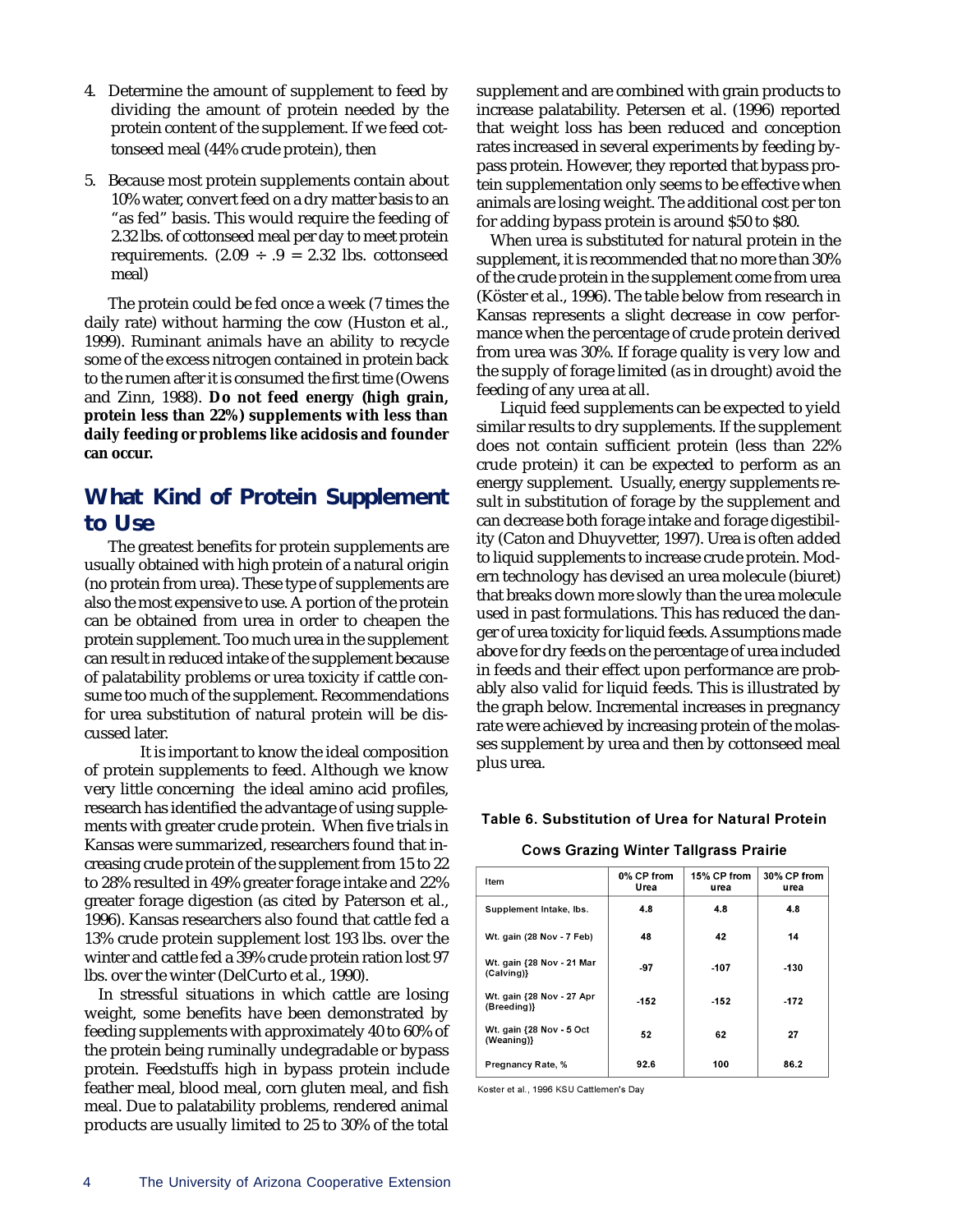#### **Figure 5. Molasses Supplements**



In a presentation given to the American Feed Industry Association in 1995, J.E. Moore made the following conclusions concerning the use of liquid feeds.

- 1. When forage quality was low, forage intake and average daily gain (**ADG**) increased but ADG could still be low or negative.
- 2. When forage quality was high, forage intake decreased, but ADG increased if supplement contained meal + urea or meal.
- 3. Forage intake decreased if forage intake was greater than 1.75% of body weight.
- 4. Forage intake increased if forage intake was less than 1.75% of body weight.
- 5. Forage intake decreased if supplement intake exceeded .8% of body weight (about 8 lbs. for a 1000 lb. cow).
- 6. Forage intake increased when crude protein of the supplement was greater than 22%.
- 7. Liquid feeds acted similarly to dry supplements for forage intake.

### **Deciding Which Supplement to Buy**

The way to evaluate protein supplement purchases is to calculate the cost of each lb. of protein dispensed. This is illustrated below for one supplement fed once a week at seven times the daily rate vs. another supplement that is self fed.

### *Deciding Which Supplement to Buy*

Supplement A: Fed once/wk (2 lbs./d x 7 = 14 lbs/ feeding)

Supplement B: Self fed (2.5 lbs/day)

- 1. Determine protein content of supplements:
	- Supp. A: 44% CP x 2000 lb. = 880 lb. protein
	- Supp. B: 36% CP x 2000 lb. = 720 lb. protein
- 2. Determine the cost/lb. protein:
	- Supp. A:  $$228/T$  or  $228 \div 880$  lb. =  $$.26/lb$ . protein
	- Supp. B:  $$260/T$  or  $260 \div 720$  lb. =  $$36/lb$ . protein
- 3. Determine the cost of dispensing supplements:
	- Supp. A:  $$70/T$  or  $70 \div 880 = $.08/lb$ . protein
	- Supp. B:  $$20/T$  or  $20 \div 720 = $.03/lb$ . protein
- 4. Determine protein each cow eats each day:
	- Supp. A: 2 lbs.  $x .44 = .88$  lb. protein
	- Supp. B: 2.5 lbs.  $x \cdot 36 = .90$  lb. protein
- 5. Determine the cost/cow/day:
	- Supp. A: .88 lbs. protein x  $(.26 + .08) = $.34/day$
	- Supp. B: .90 lbs. protein x  $(.36 + .03) = $.35 / day$
- 6. Determine the cost for the herd:
	- Supp. A:  $\text{\$}$  .34 x 60 d x 100 cows =  $\text{\$}$  2040
	- Supp. B:  $$.35 \times 60 \text{ d} \times 100 \text{ cows} = $2100$

In the above example, costs are similar, so a management decision needs to be made. If the producer desired to look at his herd more often, then he might opt for Supplement A. Otherwise, he may wish to use the self-fed supplement.

### **Conclusions**

- 1. The purpose of protein supplementation is to feed microbes so the cow can harvest more cheap forage.
- 2. Adequate available forage is required for protein supplementation to be effective.
- 3. Forage should be tested to determine if supplementation is needed.
- 4. Young cows respond more favorably to protein supplementation than do older cows.
- 5. If forage is less than 6.25% crude protein (**CP**), protein supplementation typically increases forage intake, decreases weight loss, and increases conception.
- 6. The optimum time to supplement is 60 to 90 d before calving.
- 7. As a general rule, forage with 4% CP requires about 2 lbs. of cottonseed meal or soybean oil meal per cow per day.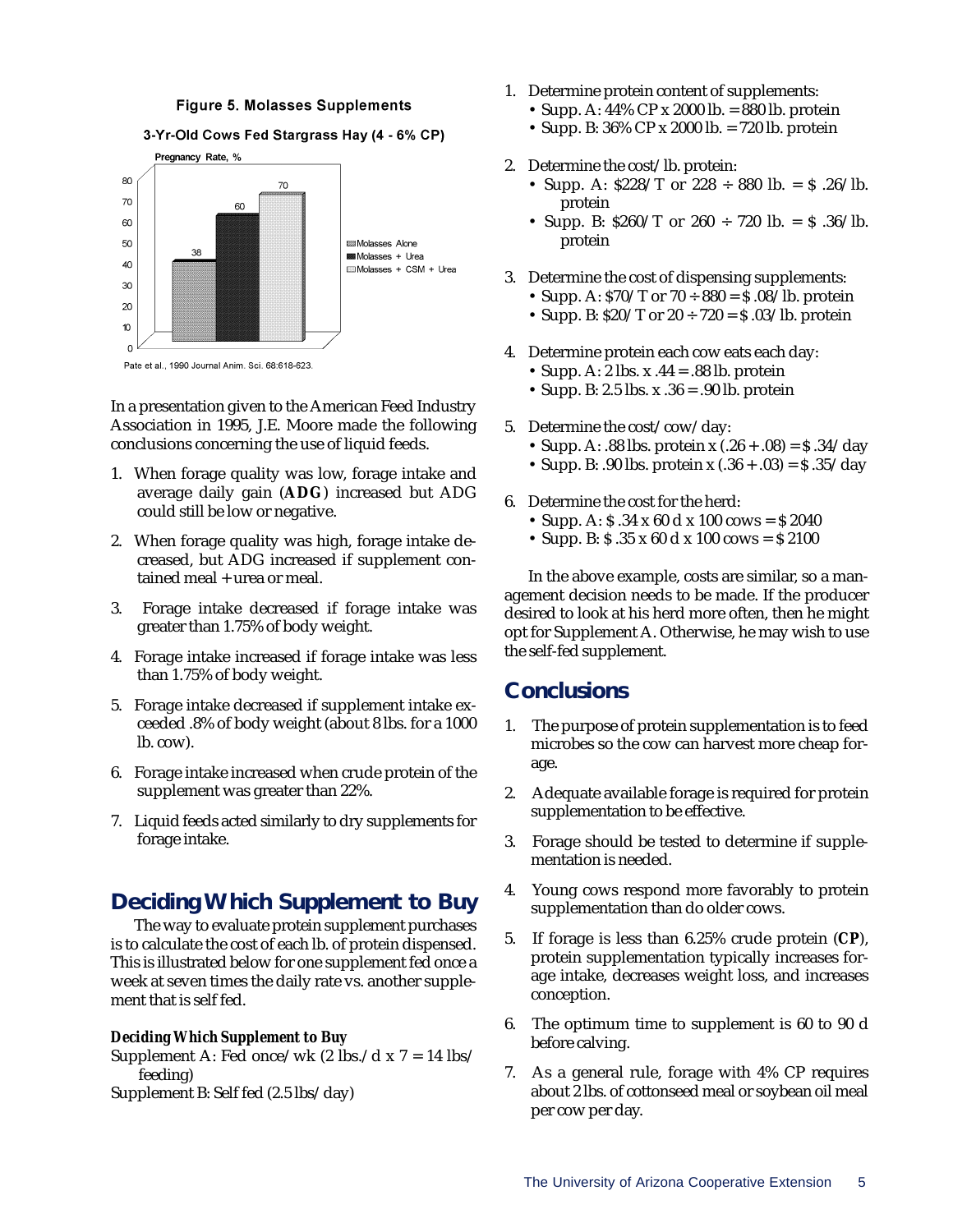- 8. To avoid hurting animal performance, keep CP supplemented by urea less than 30% of the total CP of the supplement.
- 9. Liquid feeds function much like dry protein supplements.
- 10. It is advisable to keep CP in supplements greater than 22% with low-quality forage.

### **Literature Cited**

- Bement, R. E. 1969. A stocking guide for beef production on blue grama range. J. Range Manage. 22:83- 86.
- Berg, R. T., and R. M. Butterfield. 1976. New Concepts of Cattle Growth. Sidney University Press, Australia.
- Caton, J. S., A. S. Freeman, and M. L. Galyean. 1988. Influence of protein supplementation on forage intake, in situ forage disappearance, ruminal fermentation and digesta passage rates in steers grazing dormant blue grama rangeland. J. Anim. Sci. 66:2262-2271.
- Caton, J. S., and D. V. Dhuyvetter. 1997. Influence of energy supplementation on grazing ruminants: Requirements and responses. J. Anim. Sci. 75:533- 542.
- Cochran, R. C. 1995. Developing optimal supplementation programs for range livestock. pp. 58-71. In: Fifty years of Range Research Revisited. KSU Range Field Day. Oct. 27, Manhattan, KS.
- DelCurto, T., R. C. Cochran, L. R. Corah, A. A. Beharka, E. S. Vanzant, and D. E. Johnson. 1990. Supplementation of dormant tallgrass-prairie forage. II. Performance and forage utilization characteristics in grazing beef cattle receiving supplements of different protein concentrations. J. Anim. Sci. 68:532-542.
- Hunter, R. A. 1991. Strategic supplementation for survival, reproduction and growth of cattle. pp. 32-47. Proc. Grazing Livest. Nutr. Conf., August 2-3, 1991. Oklahoma State University, Stillwater.
- Huston, J. E., H. Lippke, T. D. A. Forbes, J. W. Holloway, and R. V. Machen. 1999. Effects of supplemental feeding interval on adult cows in western Texas. J. Anim. Sci. 77:3057-3067.
- Köster, H. H., R. C. Cochran, K. C. Olson, T. J. Jones, E. S. Vanzant, and E. C. Titgemeyer. 1996. Effect of increasing urea level in protein supplements on performance by beef cows consuming low-quality tallgrass-prairie forage. pp. 46-48. Ag. Exp. Sta. Rep. of Progress 756, Kansas State Univ., Manhattan, KS.
- McCollum, F. T., and M. L. Galyean. 1985. Influence of cottonseed meal supplementation on voluntary intake, rumen fermentation and rate of passage of prairie hay in beef steers. J. Anim. Sci. 60:570-577.
- McCollum, F. T., R. L. Gillen, and C. Worthington. 1992. Performance of steers grazing rangeland at different stocking rates and supplemented with a high protein feed. Marvin Klemme Range Res. Sta., Field Day Rep. p. 8. Oklahoma Agric. Exp. Sta.
- Moore, J. E., J. G. P. Bowman, and W. E. Kunkle. 1995. Effects of dry and liquid supplements on forage utilization by cattle. In: Proc. AFIA Liquid Feed Symposium. pp. 81-95. American Feed Industry Assoc., Arlington, VA.
- NRC, 1989. Nutrient Requirements of Dairy Cattle. (6<sup>th</sup> Ed.). National Academy Press, Washington, DC.
- Owens, F. N., and R. Zinn. 1988. Protein metabolism of ruminant animals. In: D. C. Church (Ed.). The Ruminant Animal: Digestive Physiology and Nutrition. pp. 227-249. Prentice-Hall, Englewood Cliffs, NJ.
- Pate, F. M., D. W. Sanson, and R. V. Machen. 1990. Value of a molasses mixture containing natural protein as a supplement to brood cows offered low quality forages. J. Anim. Sci. 68:618-623.
- Paterson, J. A., R. C. Cochran, and T. J. Klopfenstein. 1996. Degradable and undegradable protein responses of cattle consuming forage-based diets. In: M. B. Judkins and F. T. McCollum III (Eds.). Proc. 3rd Grazing Livest. Nutr. Conf. Proc. West. Sec. Amer. Soc. Anim. Sci. 47 (Suppl. 1): 94-103.
- Petersen, M. K., D. E. Hawkins, I. Tovar, and L. A. Appeddu. 1996. Improving rebreeding with protein supplementsl. Western Beef Producer. 1st and 2<sup>nd</sup> Ed. February.
- Pitts, J. S., F. T. McCollum, and C. M. Britton. 1992. Protein supplementation of steers grazing tobosa grass in spring and summer. J. Range Manage. 45:226-231.